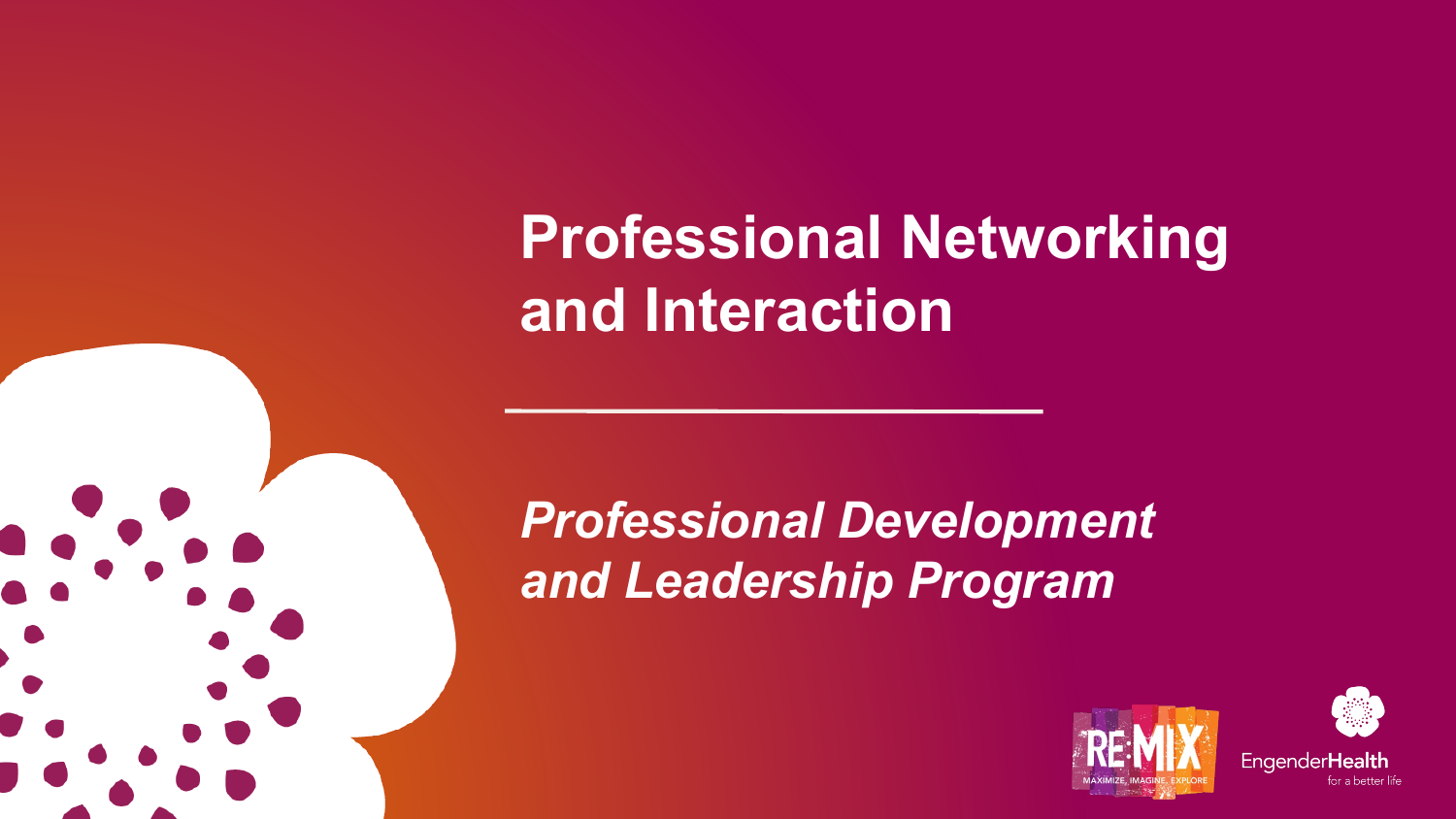### Session Goals



After completing this module, participants will be able to:

- Understand the value of networking and interacting with others professionally.
- Identify current and potential networks that may be meaningful for personal and professional growth.
- Identify and demonstrate characteristics of effective and meaningful first impressions.
- Identify and demonstrate characteristics of effective elevator pitches.
- Create plans for practicing and/or applying networking skills in the community.

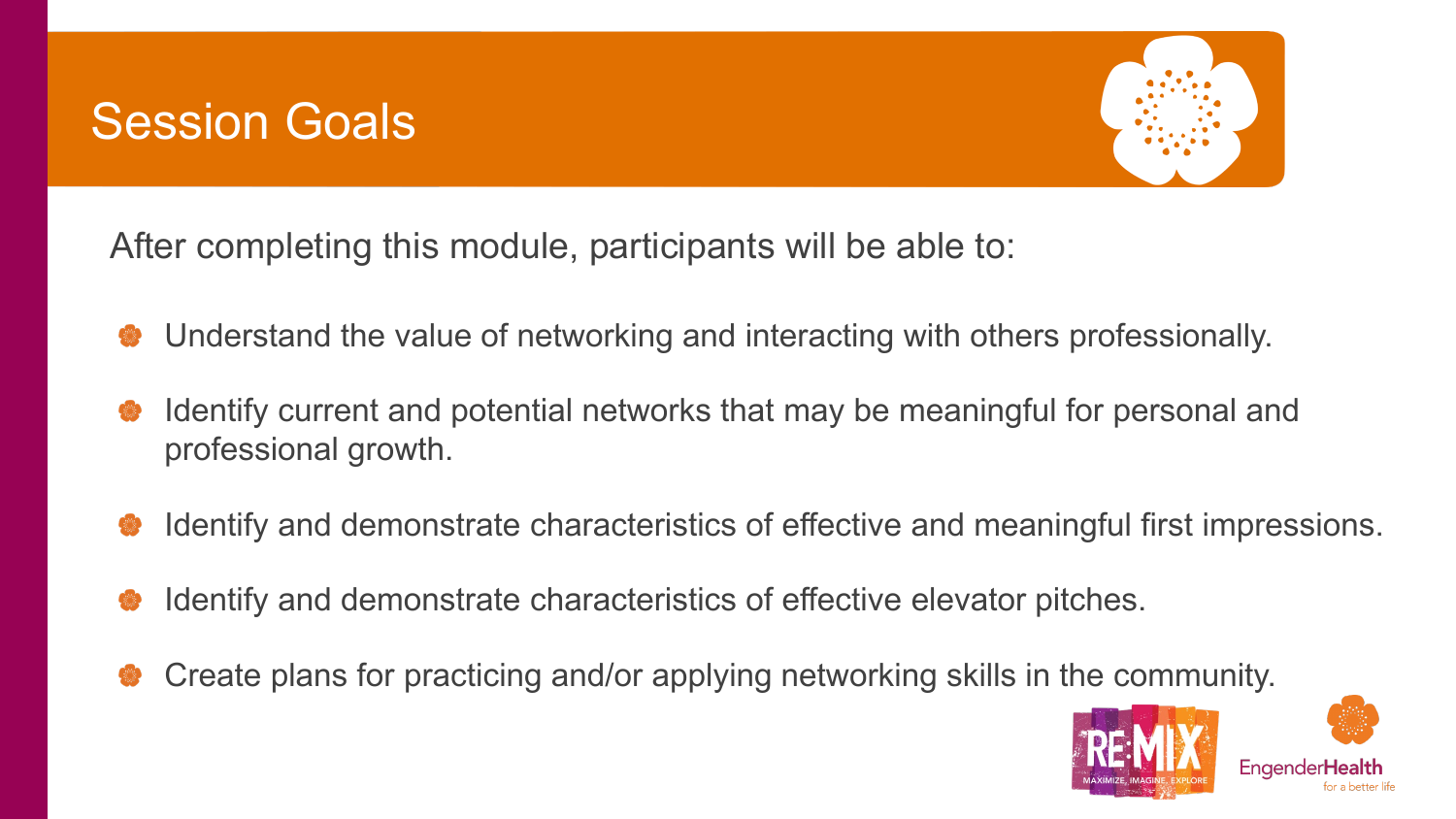### Warm-Up: Elevator Activity



**•** You find yourself in an elevator with someone you greatly admire and have always wanted to meet.

Who is it and what do you say to them?

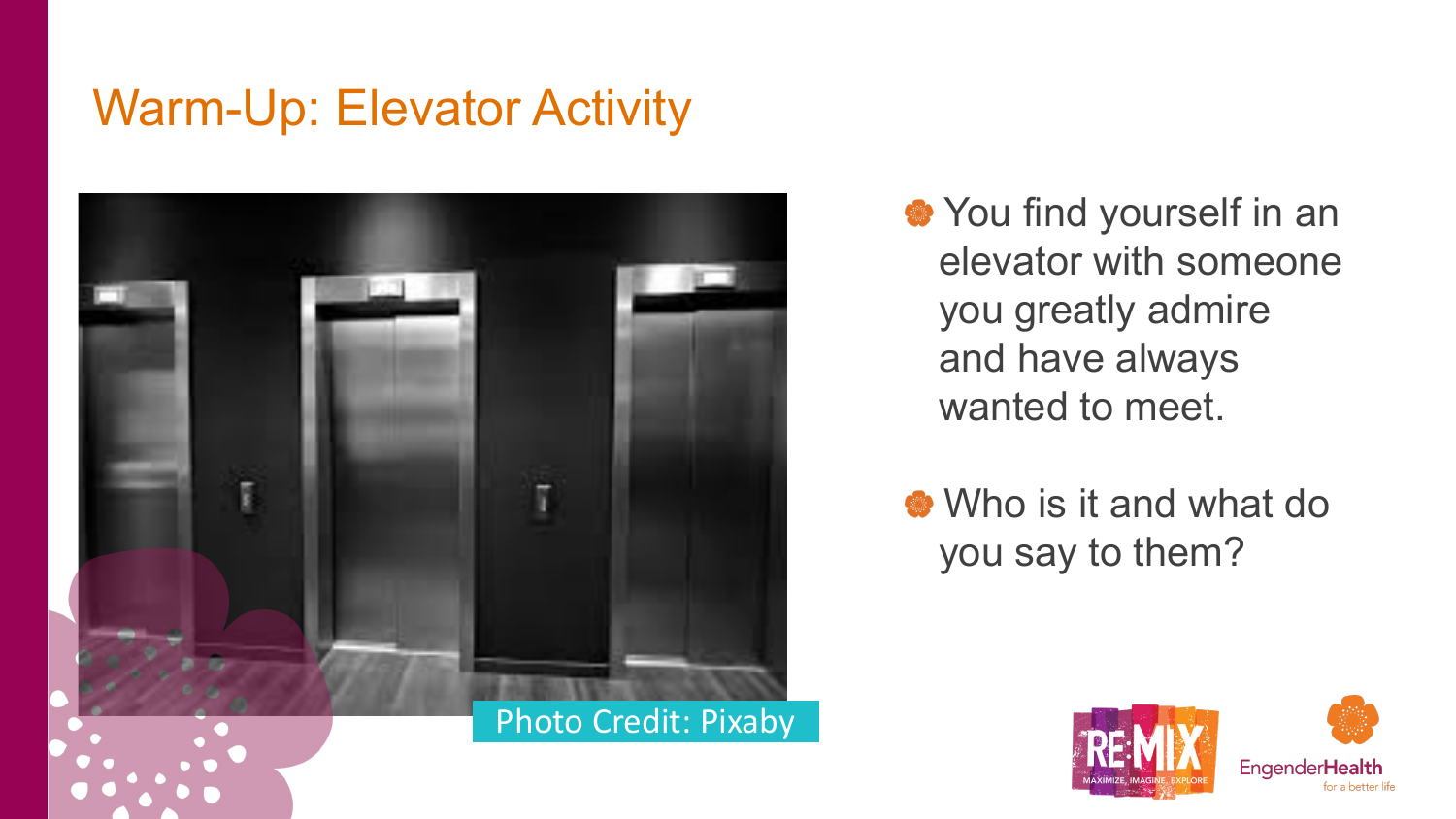### What Is Networking?



The exchange of information or services among individuals, groups, or institutions; specifically, the cultivation of productive relationships for employment or business

Networking remains the No. 1 cause of job attainment*.* 



Source: *Merriam Webster Dictionary*

**"**

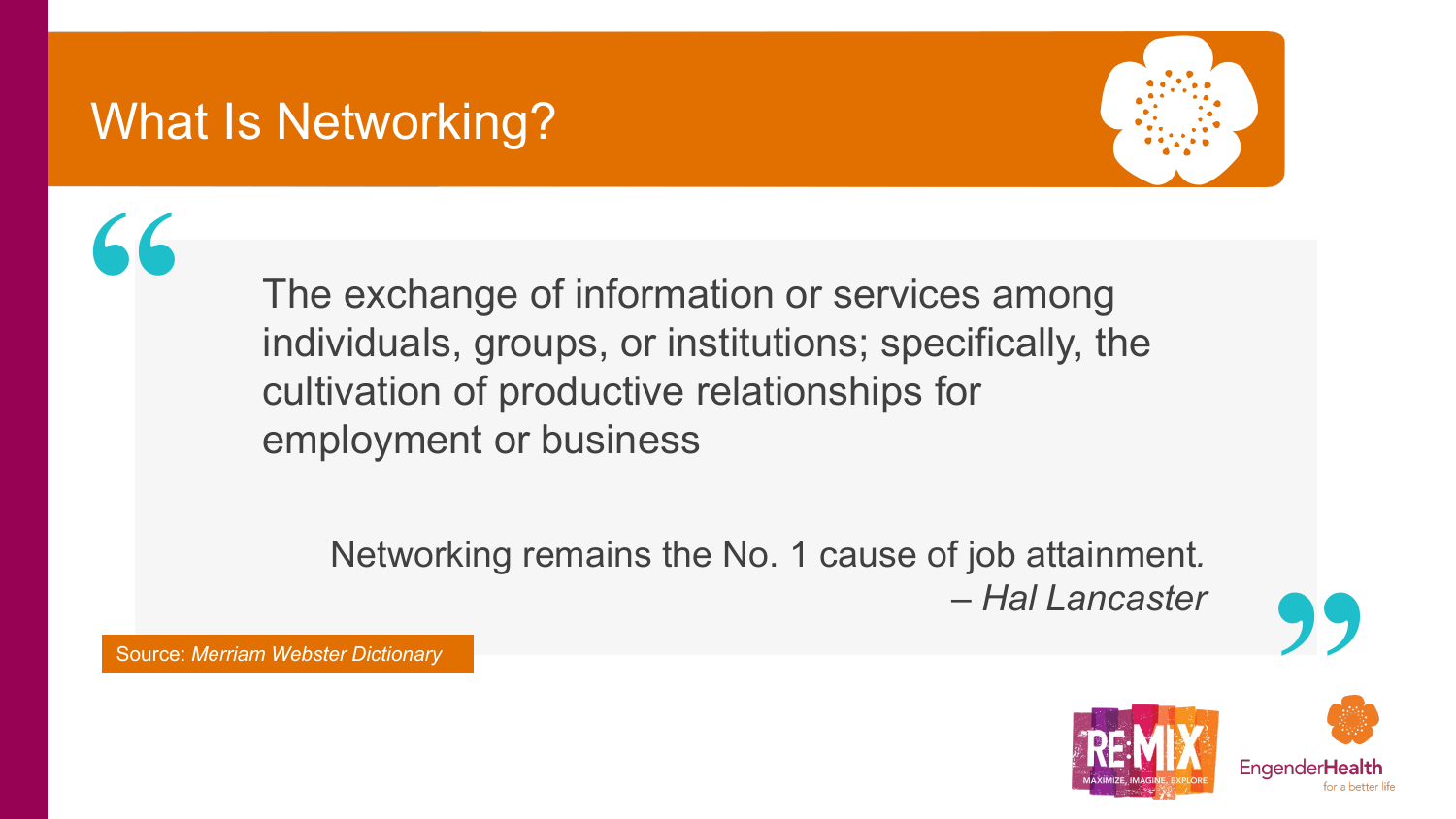### **Why is networking important?**

### **How can networking benefit you?**

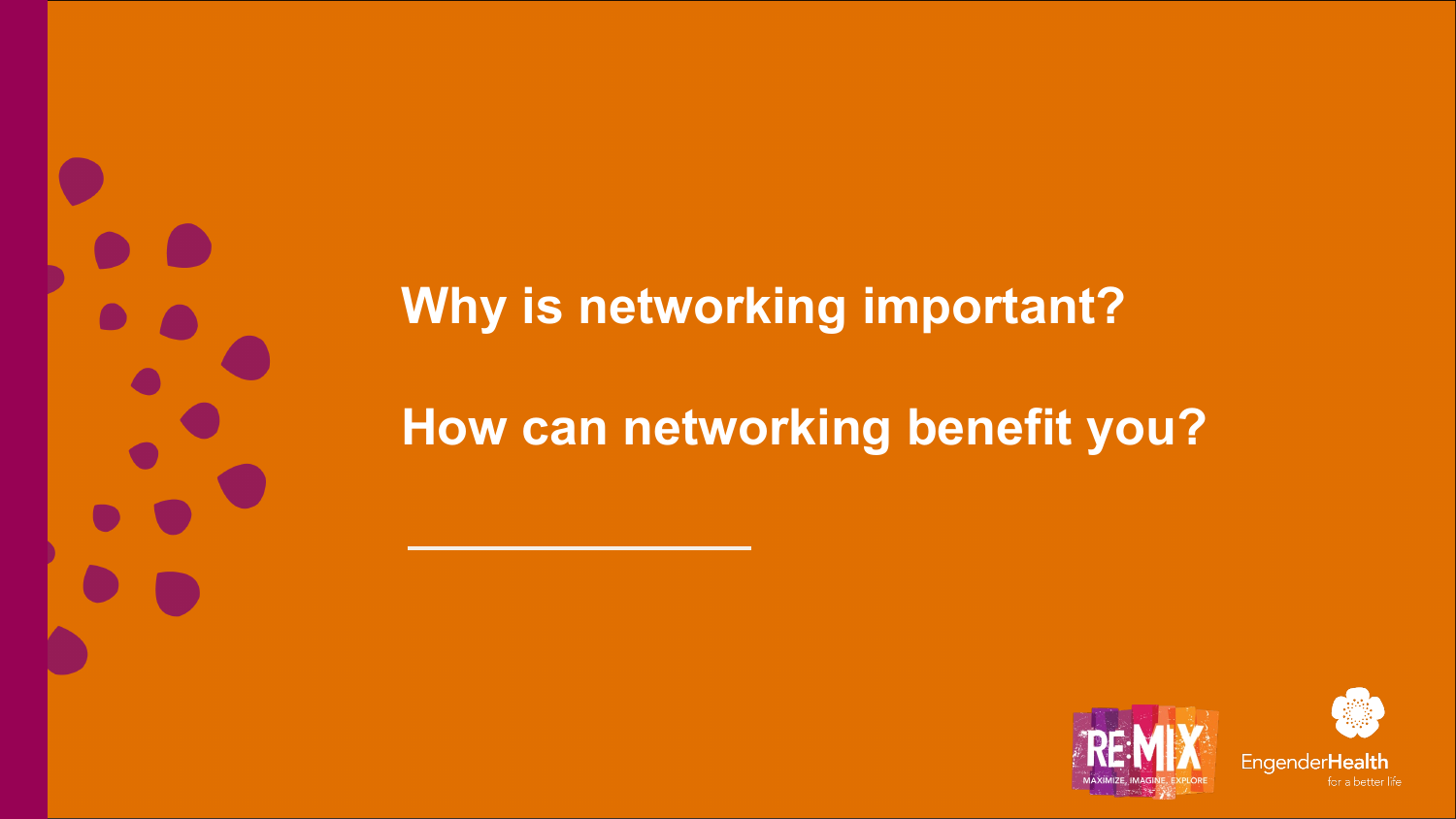### **Where does networking occur?**



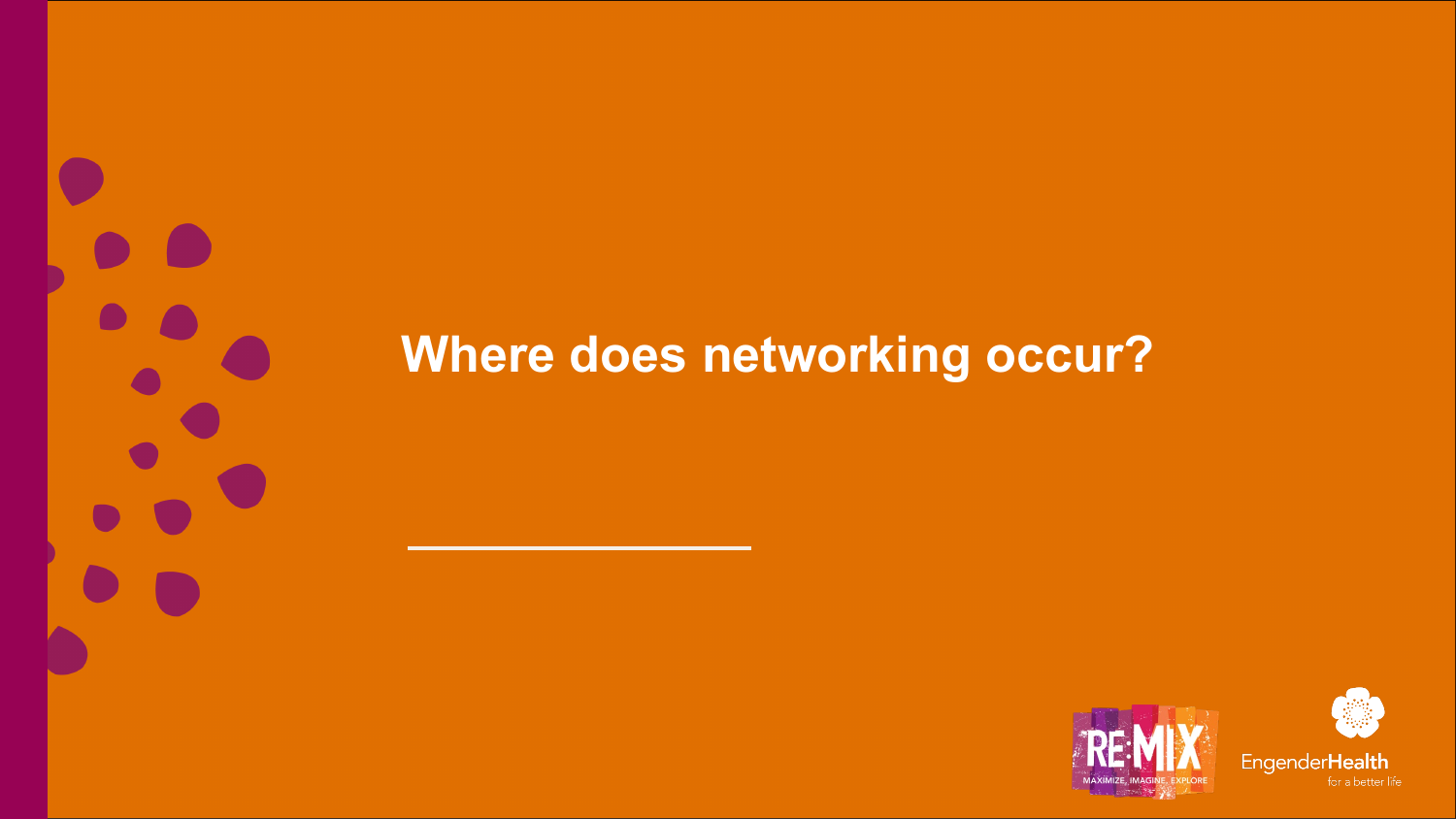### Examples of Where Networking Occurs



| At school or<br>university                           | At job fairs                         | At informational<br><b>interviews</b> | At community<br>events                              |
|------------------------------------------------------|--------------------------------------|---------------------------------------|-----------------------------------------------------|
| Through work<br>colleagues                           | <b>Through family and</b><br>friends | Through dating                        | Online, via social<br>media, in chat<br>rooms, etc. |
| At a concert,<br>festival, or other<br>special event | At a café, restaurant,<br>or similar | At a store or mall                    | On a plane, train,<br>or vacation                   |





for a better life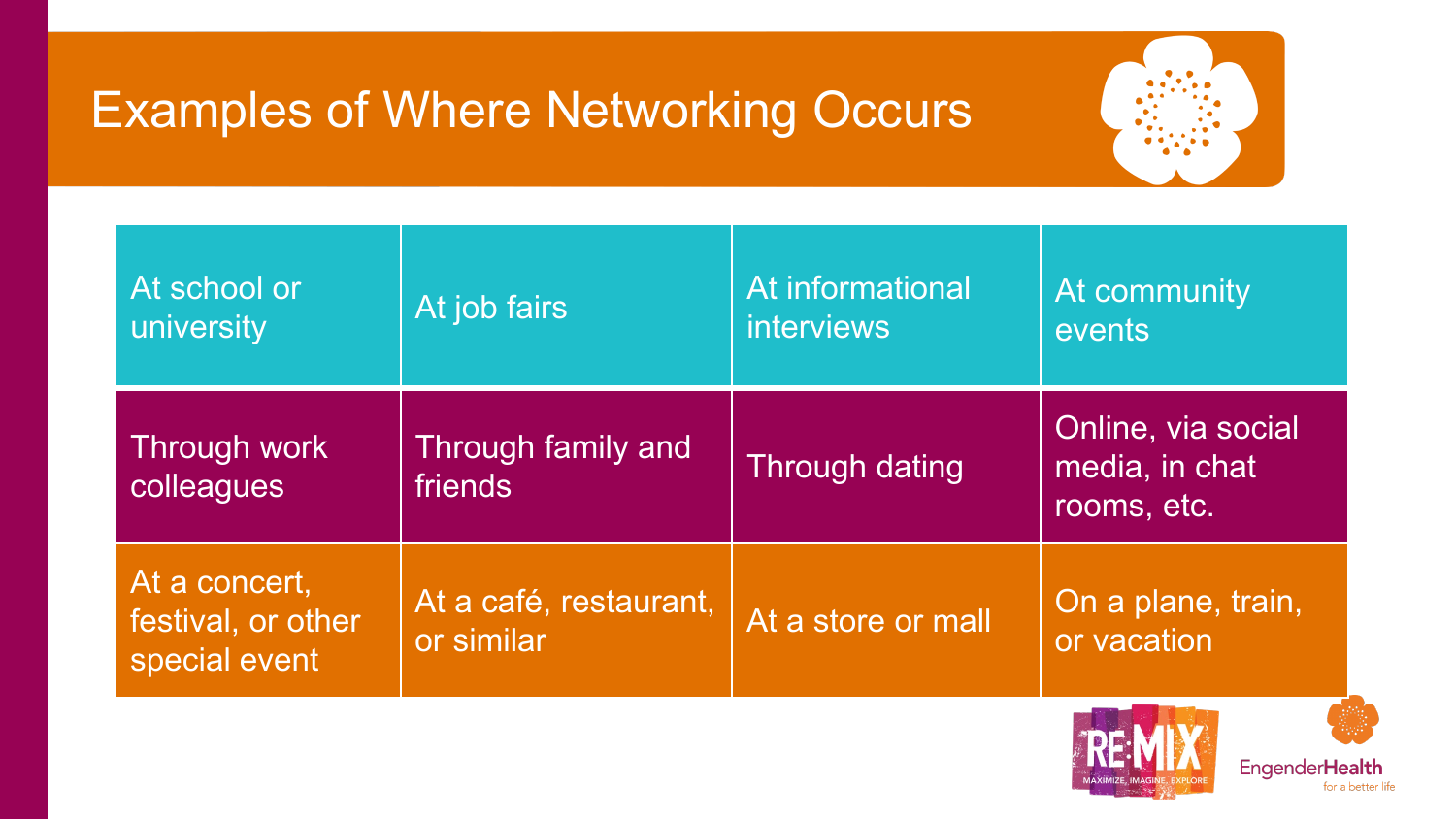### Think—Pair—Share



Where was the strangest place or what was the strangest situation in which you met someone with whom you formed a meaningful relationship?

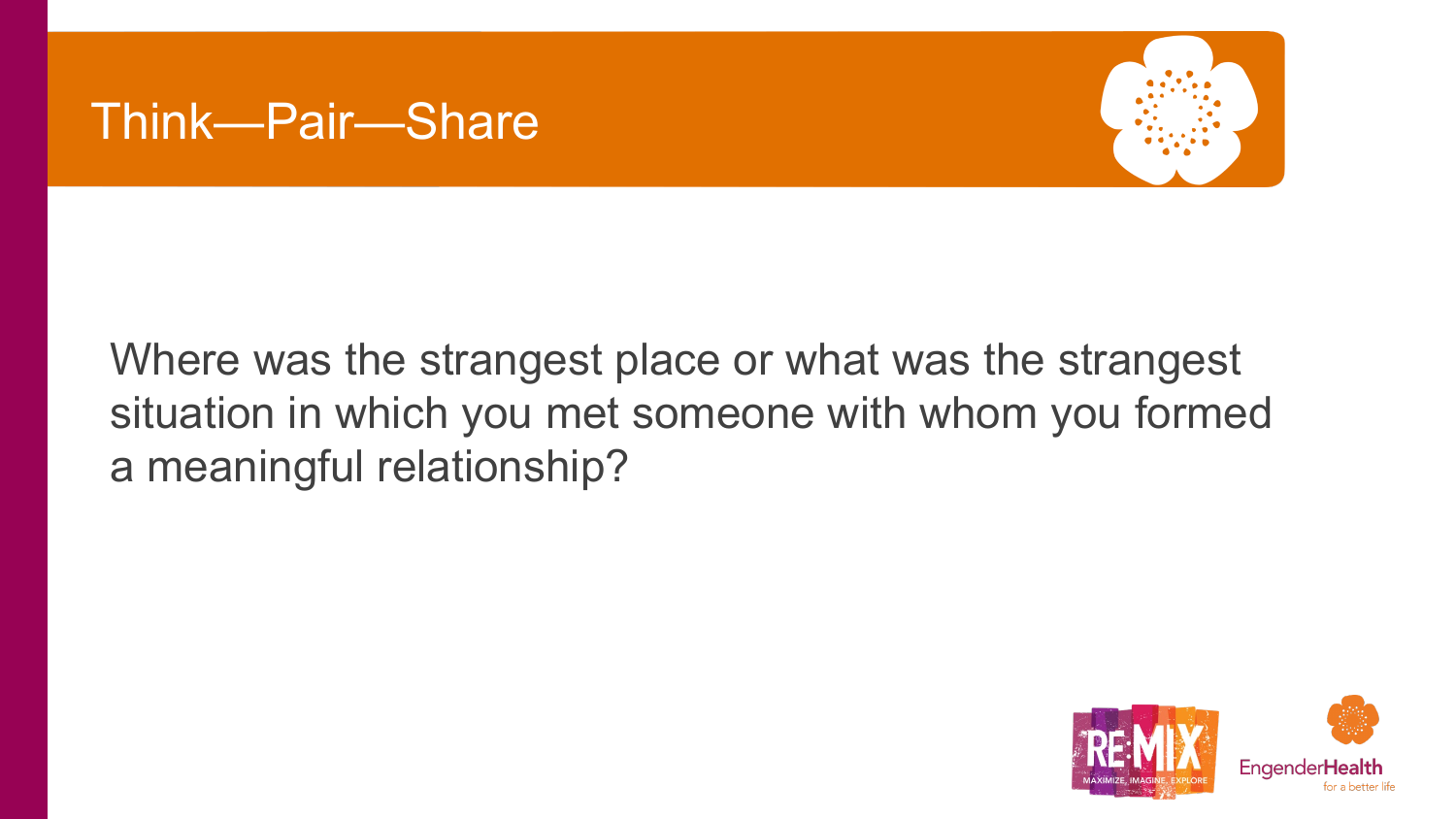### Who Is in Your Re:MIX Network?





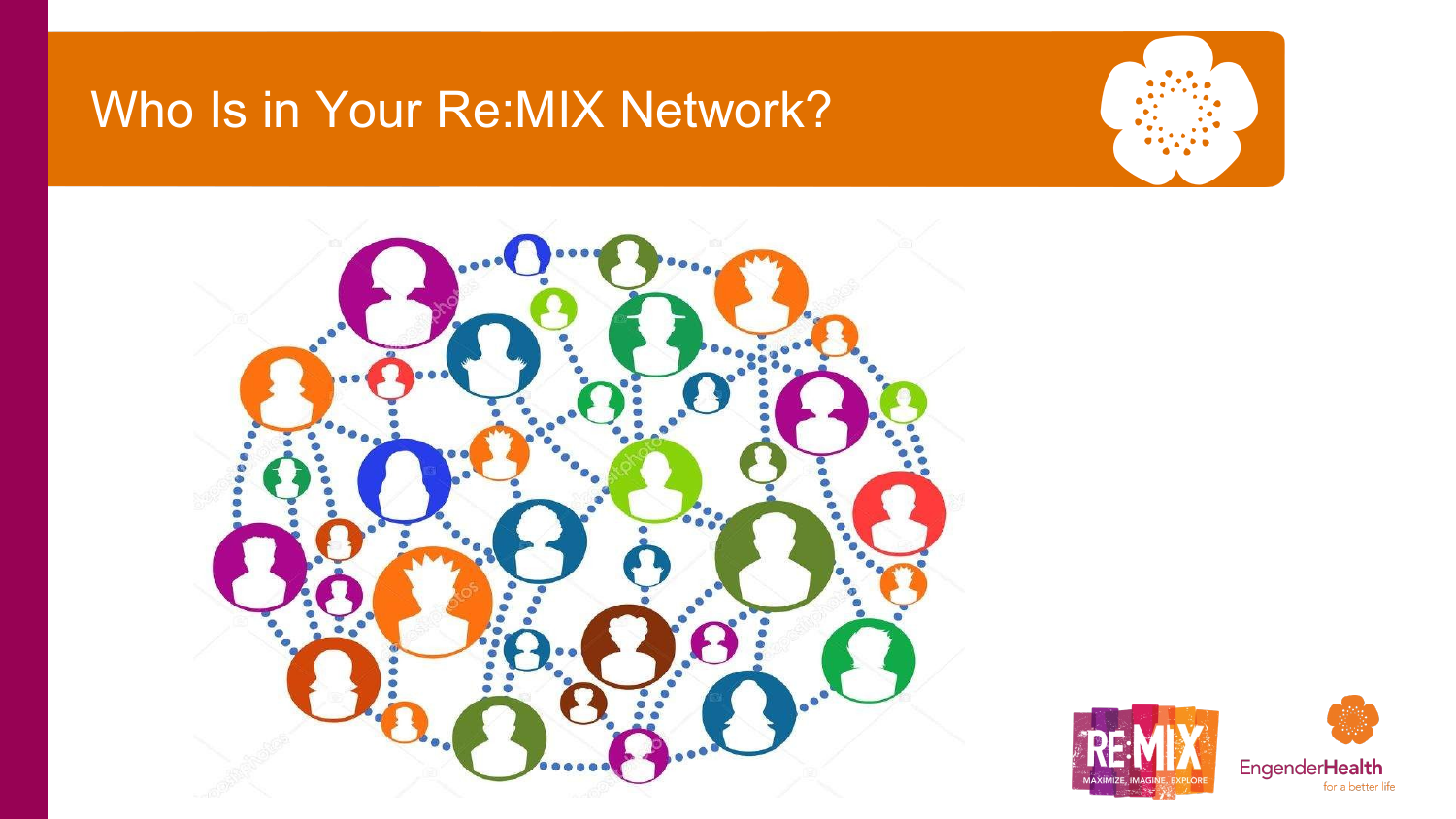### Building and Mapping Your Networks



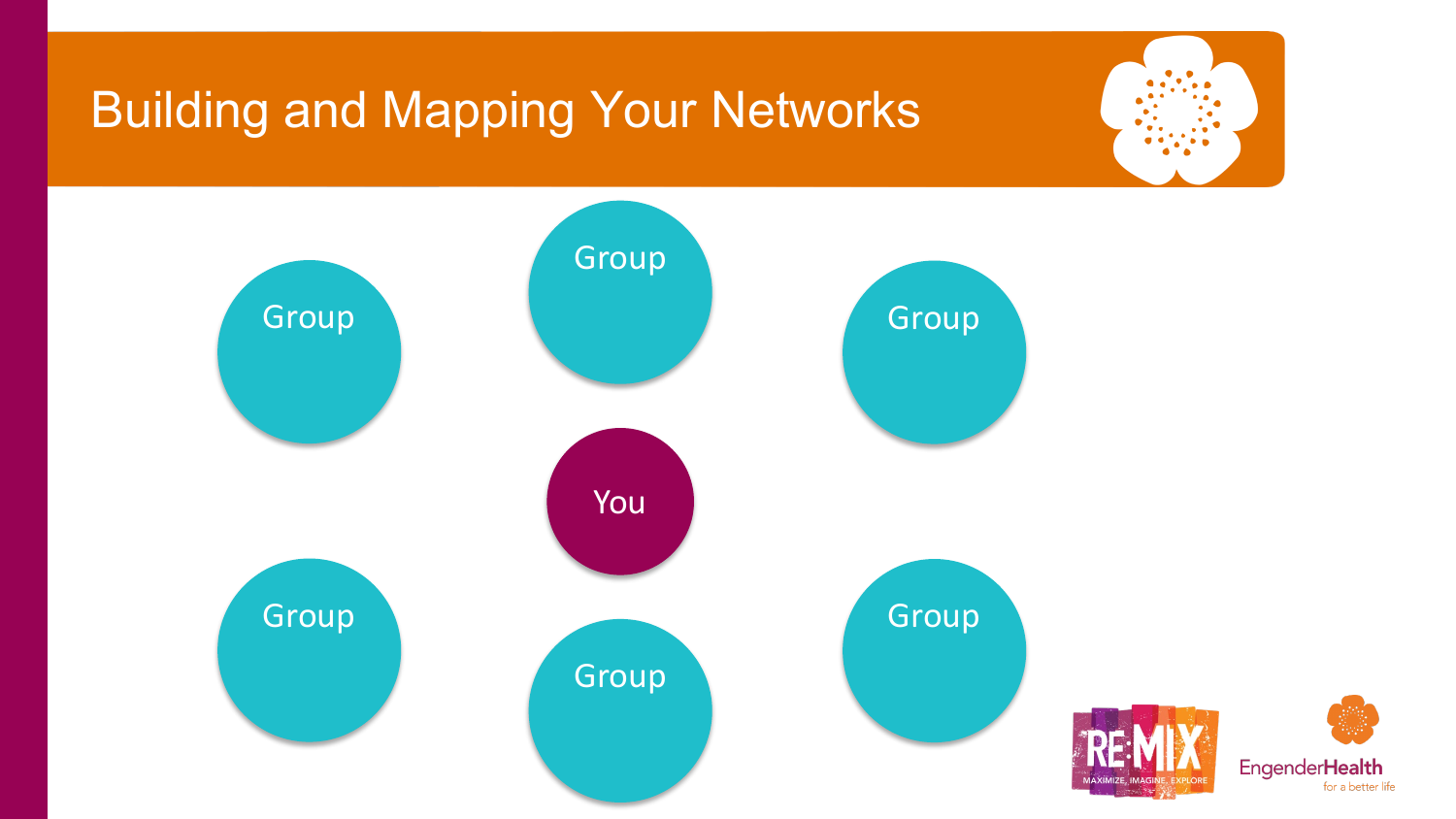### First Impressions



- Think of a time when someone made a good impression on you and a time when someone made a poor impression on you. What happened? How did it feel?
- What kind of first impression do you think you make on other people?

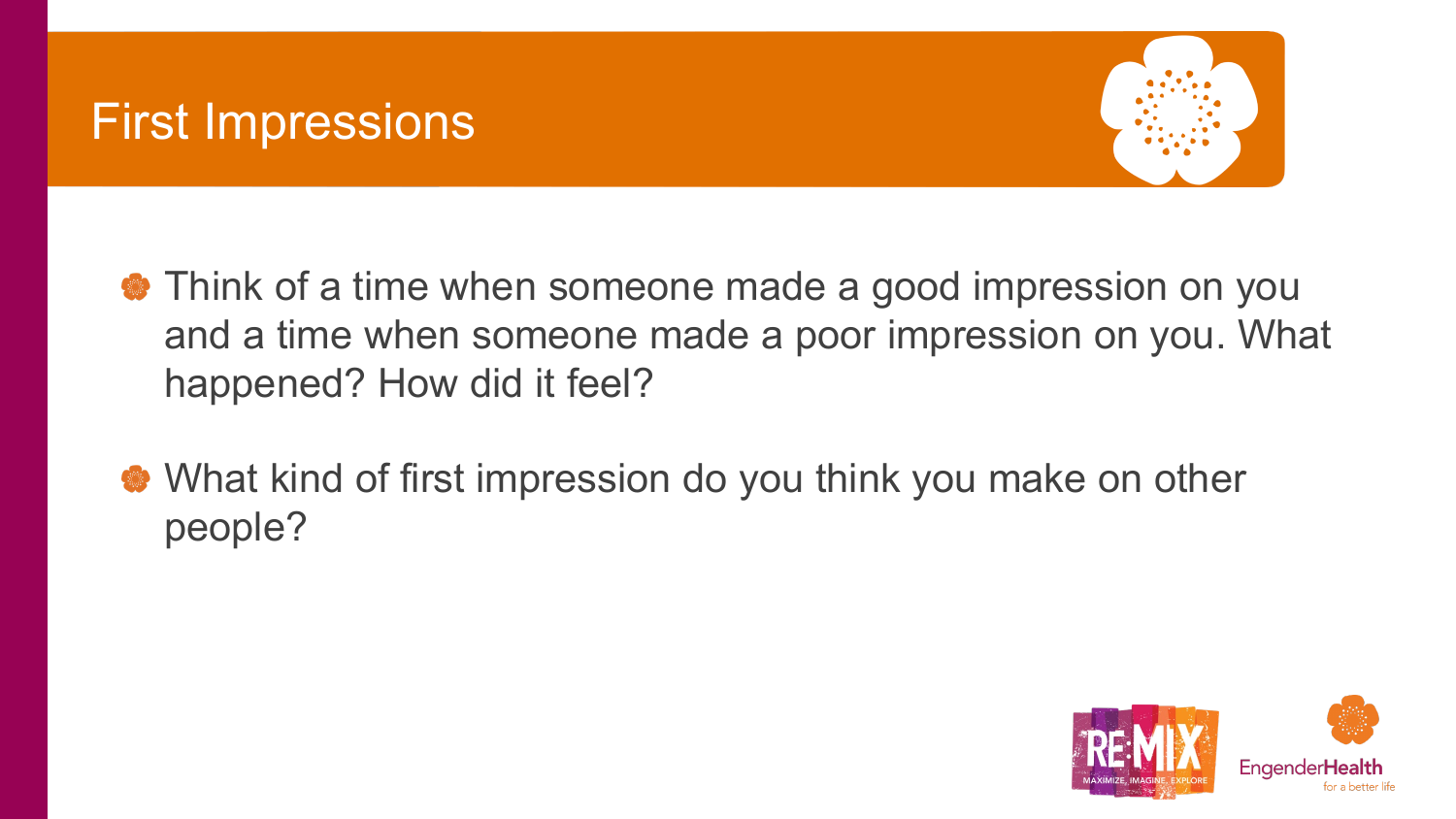### Aspects of First Impressions



### Body Language **Eye Contact**



Facial Expression **The Cone of Voice** Facial Expression











for a better life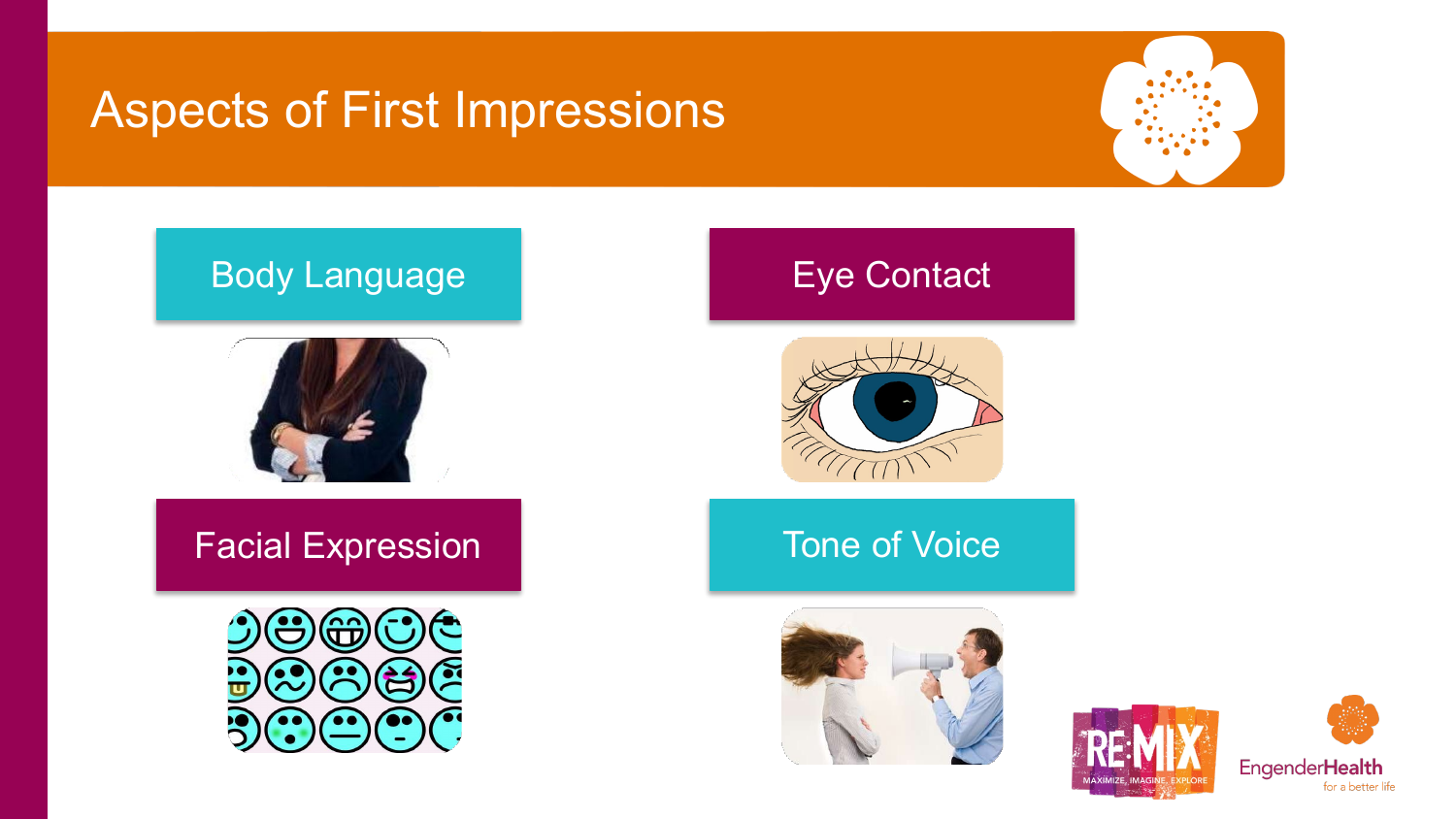### Why You Might Need an Elevator Pitch



- **•** To introduce who you are
- To explain what you do personally and/or professionally
- To explain what kinds of opportunities interest you and why
- To explain what makes you (or your organization) special and unique
- To describe solutions you have developed to respond to a particular problem
- To express that you have something interesting to share
- To recruit someone for an event, project, or a job vacancy
- To encourage someone to contribute to, join, or support your cause or organization

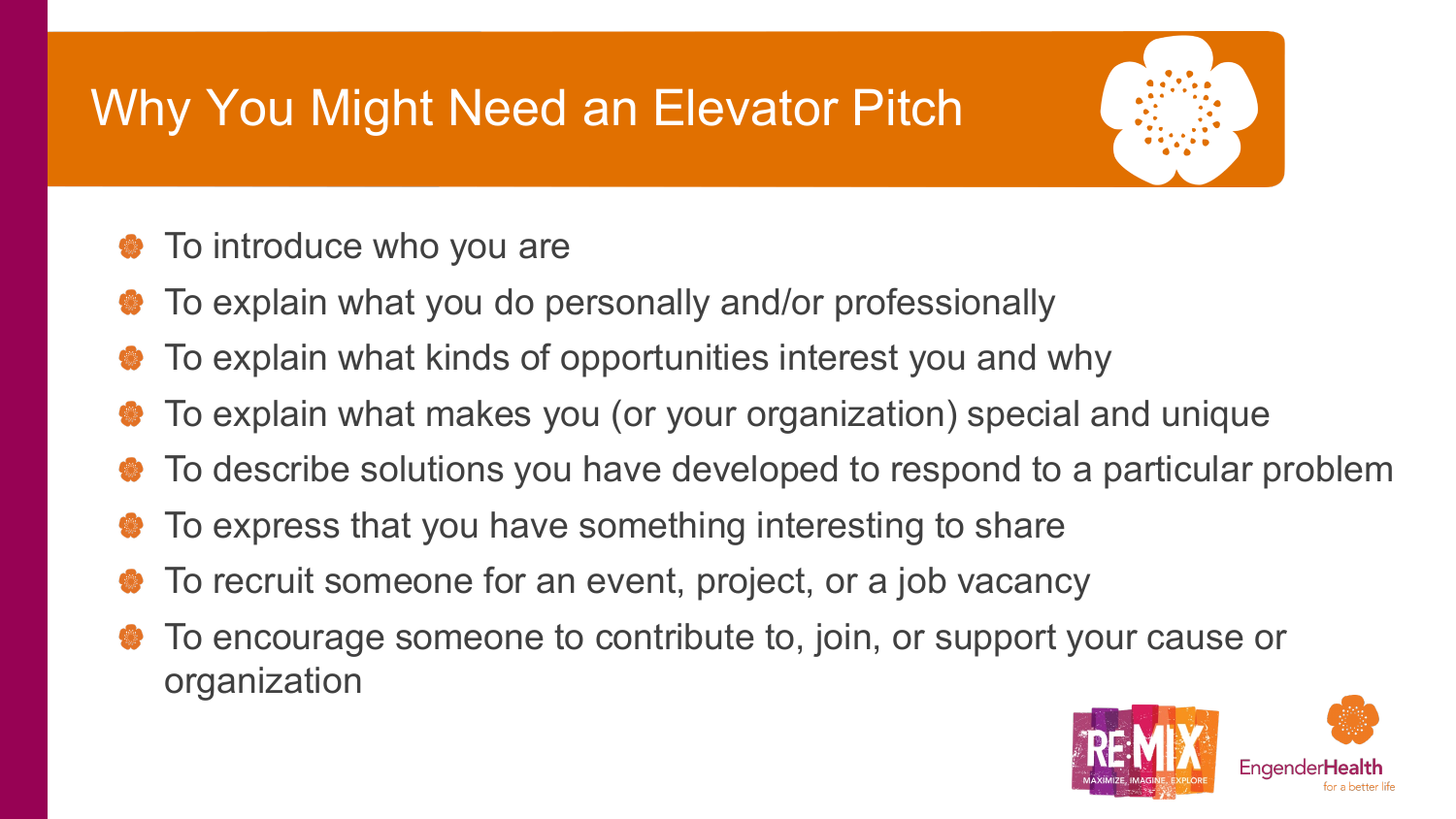### Tips for Creating an Effective Pitch



- Show your personality and be authentic.
- Speak slowly—do not let your nerves cause you to rush.
- Make it conversational. Smile and share your enthusiasm.
- Practice delivering your pitch and rework it as necessary, but avoid memorizing it.
- Create different versions of your pitch for different audiences or situations.
- Have a clear and specific ask for your audience.
- If you are pitching your organization, observe how your colleagues pitch the organization and ask them for advice and talking points.
- Focus on answering "so what?" questions, to maintain your audience's interest.
- Watch your audience. Modify or wrap up, if you start losing their attention.

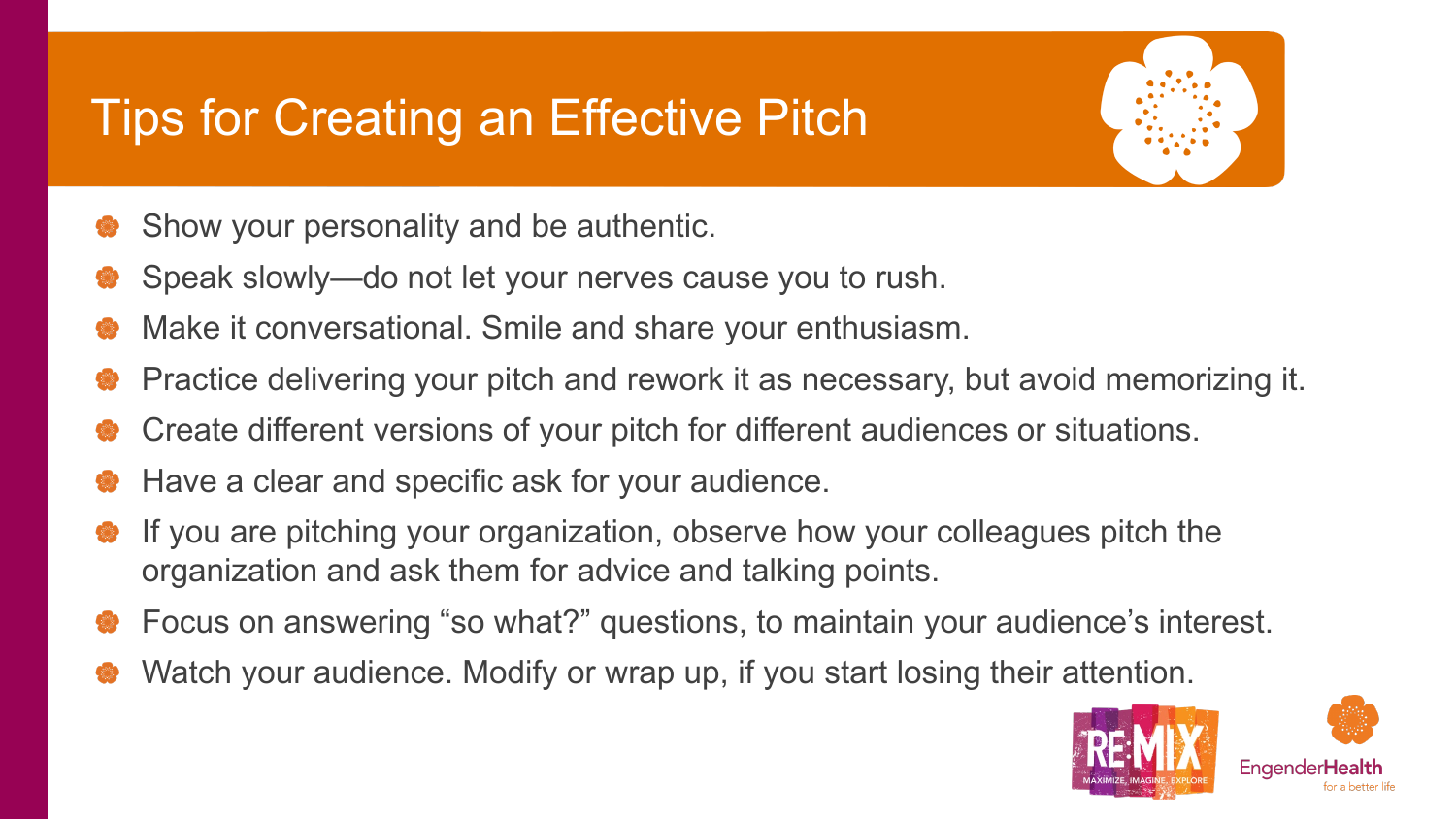### Create Your Own Elevator Pitch



Prepare an elevator pitch for one of the contact groups you identified during the network map exercise. Use the tips and examples we have discussed to draft an effective pitch that clearly demonstrates who you are and what you have to offer. Follow the steps below to develop and deliver an effective elevator pitch.

- **Identify your goal.**
- **Explain what you do.**
- **Communicate your unique** value/proposition.
- **B** Engage your audience with a question.
- Combine all of your points.

**<sup>●</sup>** Practice.

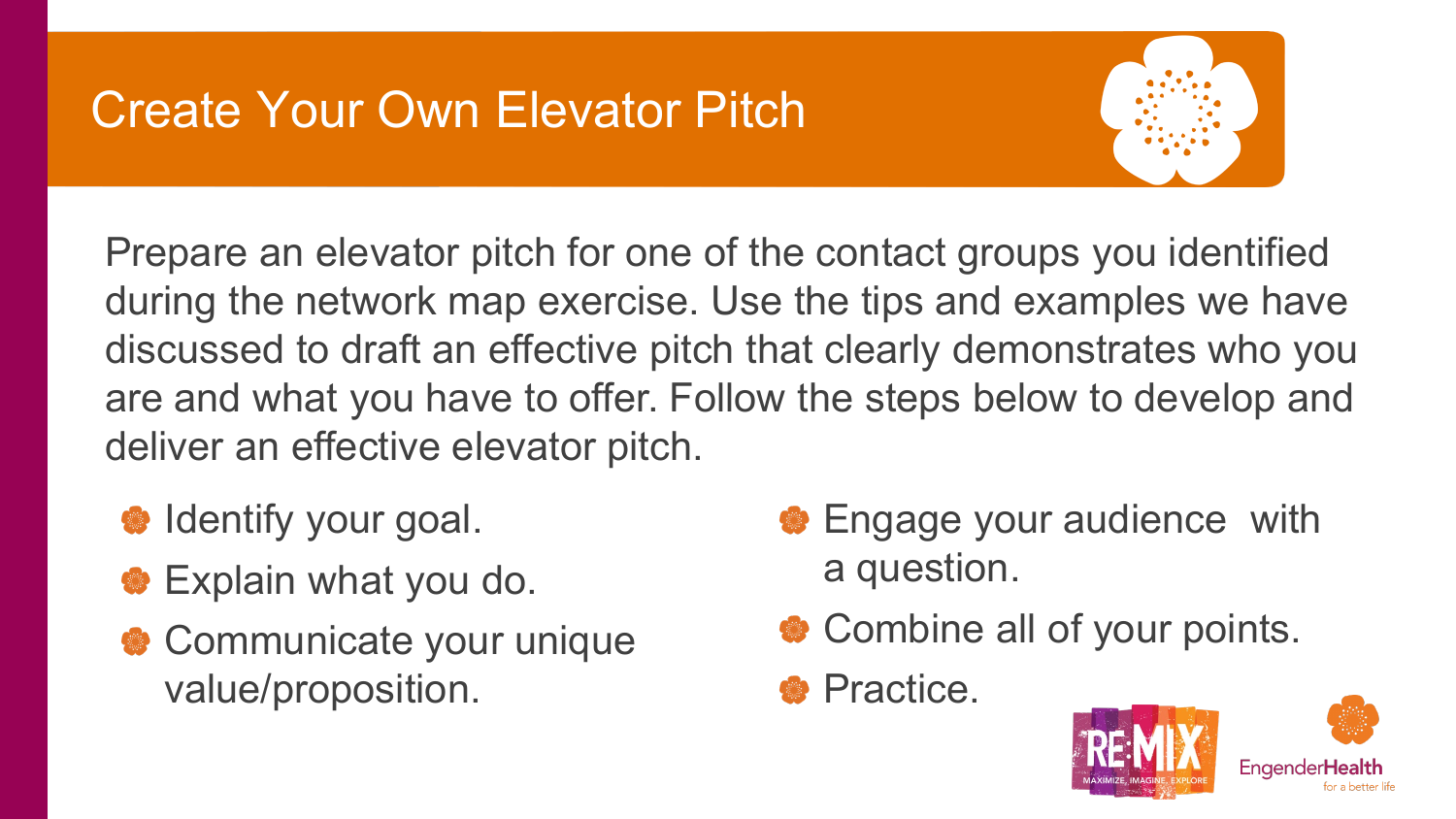## Leave Them with Something Memorable

- A business card
- A flier or brochure
- **A** quirky, inspirational message
- A free resource
- **An exciting opportunity**





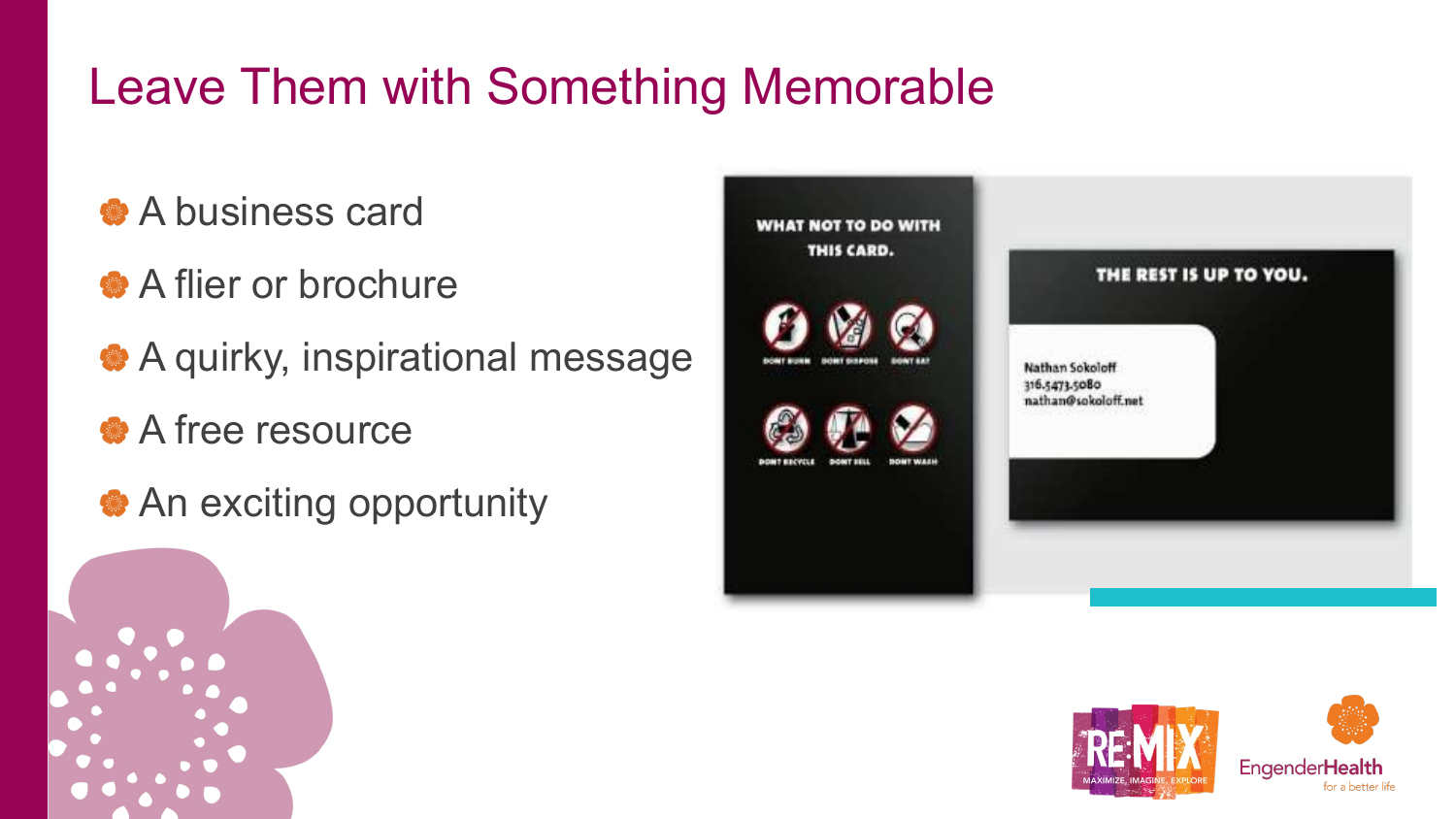### Networking Goals



Think about your current and desired networks and consider upcoming opportunities where you might need or want to interact with potential new connections.

Create one or two specific networking and/or interaction goals to focus on this month.



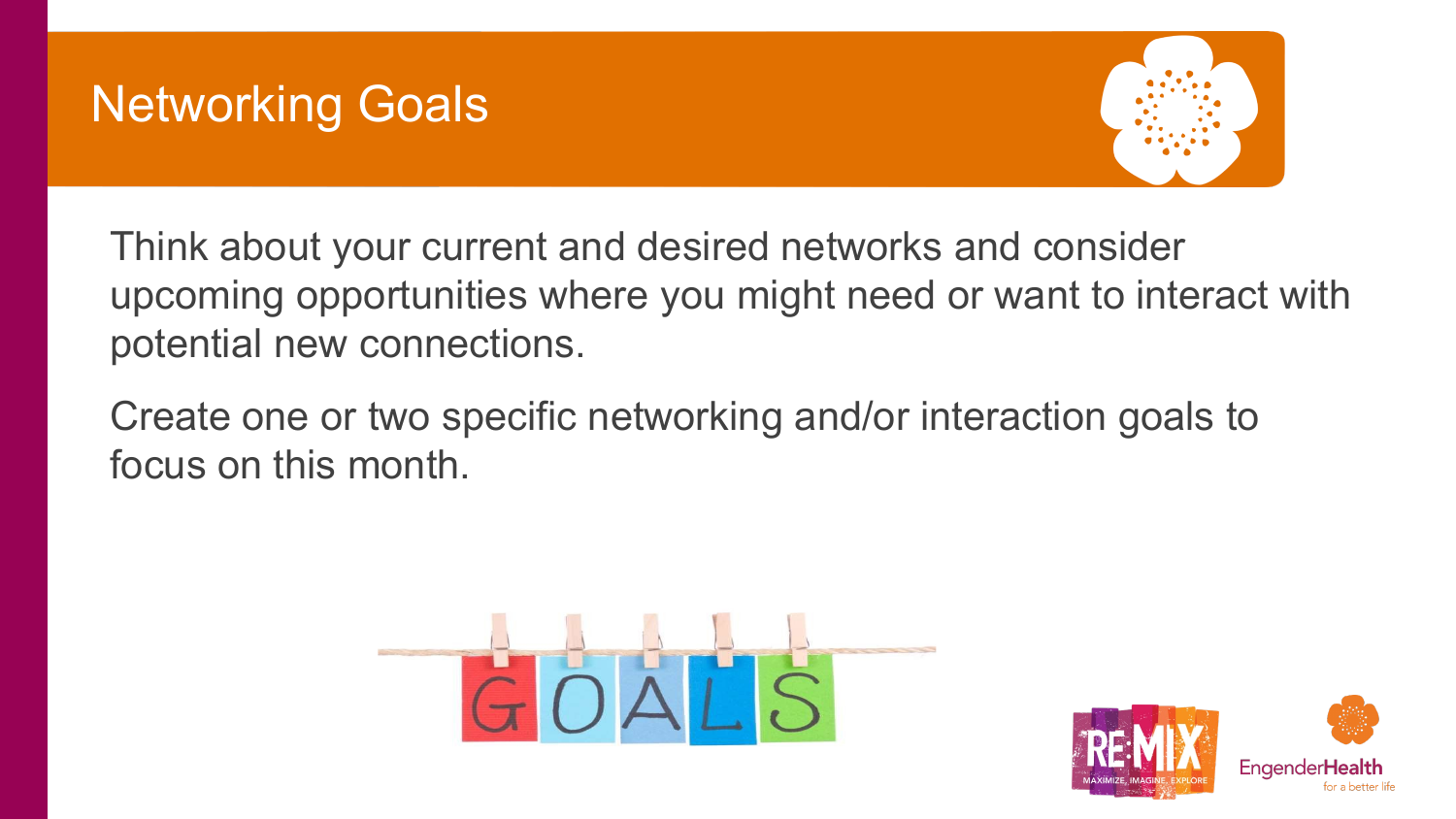### Upcoming Networking Opportunities





**Professional** Conferences Conferences





**EngenderHealth** for a better life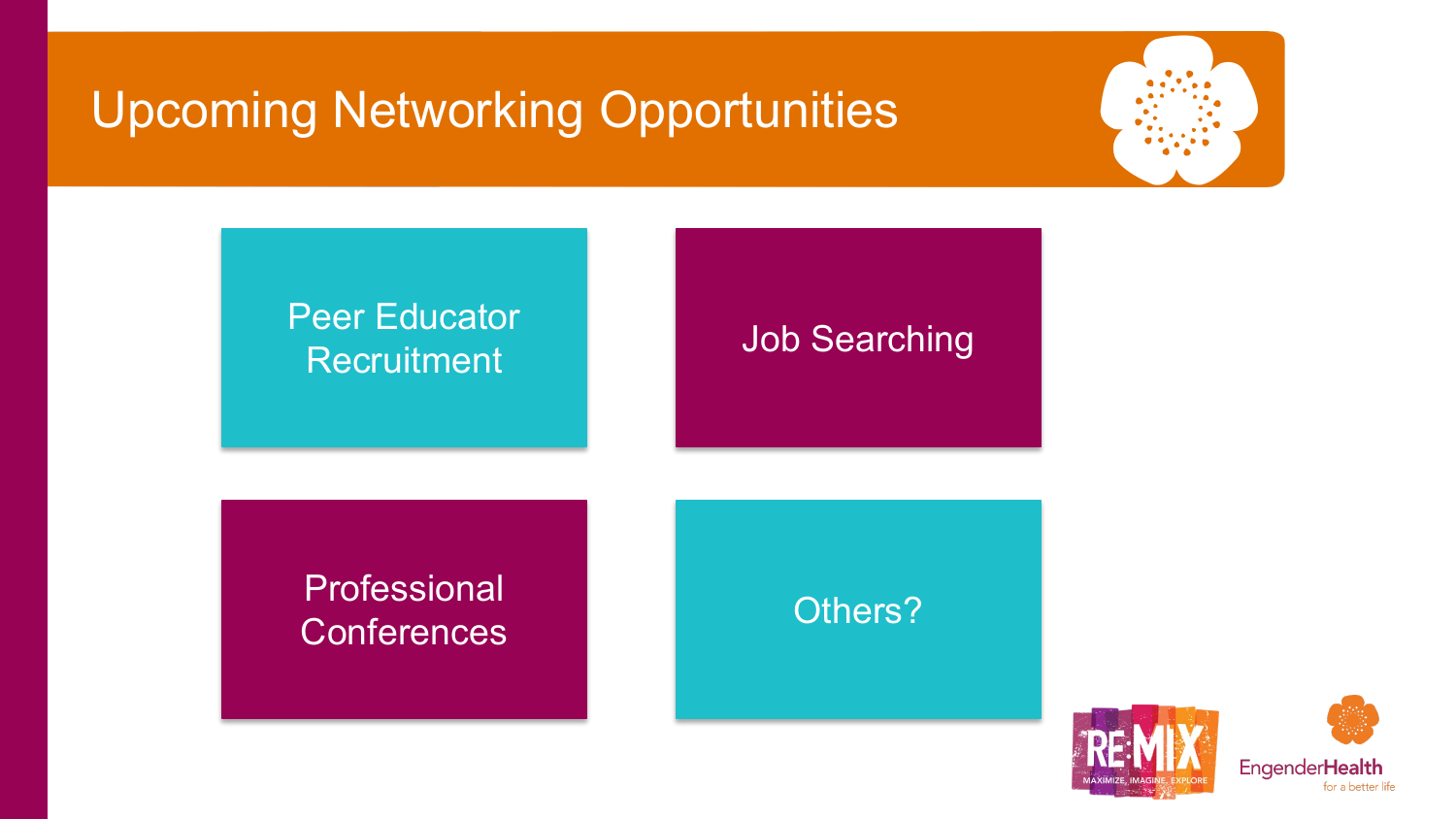### Closing Thoughts



- **Build the relationship at a natural pace.** Do not rush or demand a contact or lead for a job. Get to know new contacts, personally and professionally, first.
- **Create a diverse network.** Establish contacts in different venues and across several activities. The broader your range of contacts, the further your reach will be.
- **Establish your network** *before* **you need something.** Establish relationships with people before you request assistance. This increases the likelihood that the person will help you.
- **Stay in touch.** Do not limit contact to the times you are both involved in a certain activity or to when you need something. Call occasionally to see how they are.
- **Keep it personal.** Emails and texts are easy, convenient, and quick—but they are also impersonal and can be misinterpreted. Whenever possible, talk to people face-to-face, on the phone, or even via virtual chat. People will appreciate your effort.